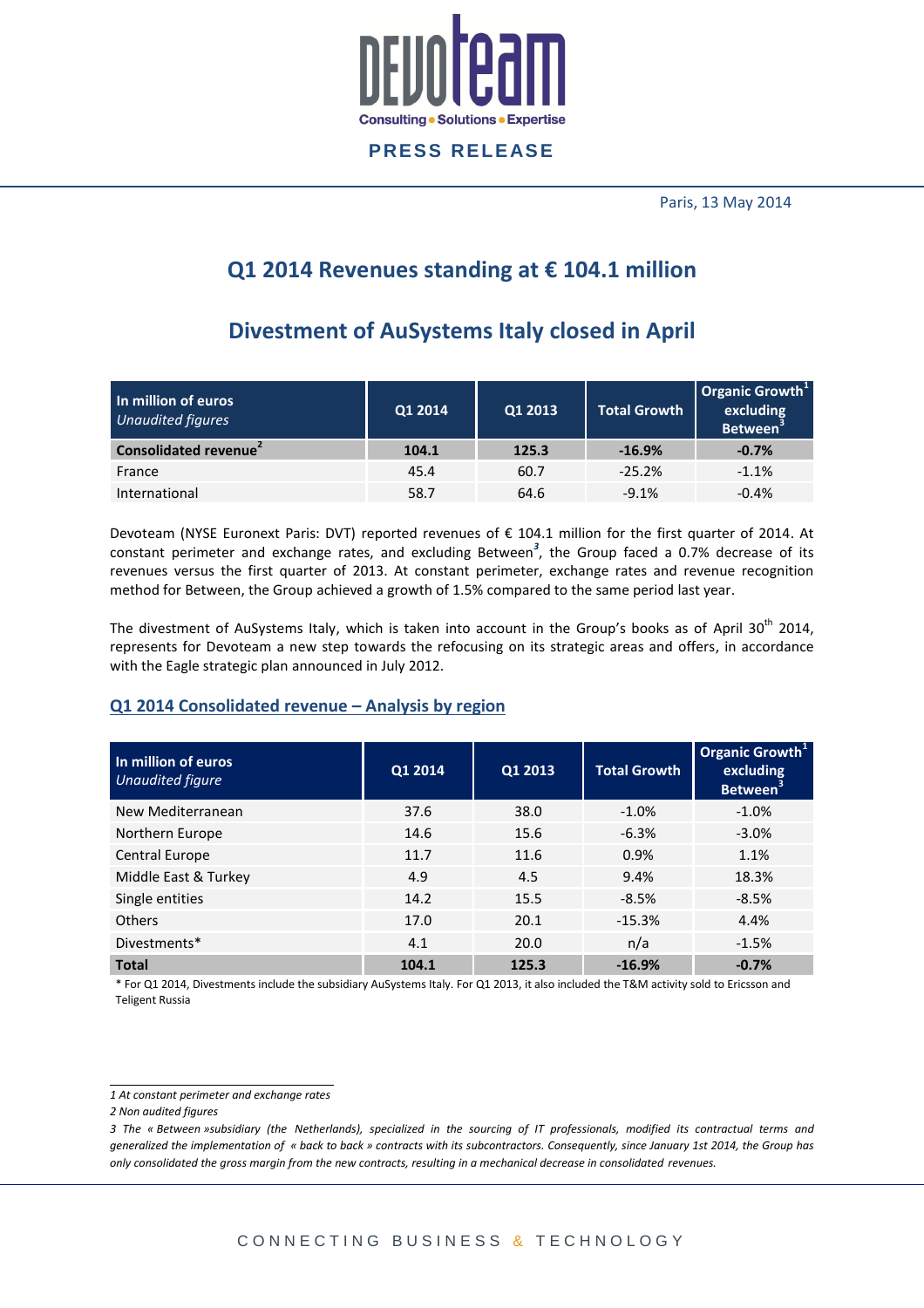

**"New Mediterranean"** is the largest contributor to Group revenues. It includes, under a unique managerial line, the « *professional services »* activities in France (Devoteam Expertise, Devoteam Consulting and Devoteam Solutions), as well as the North African business units. New Mediterranean reported revenues of € 37.6 million in the first quarter of 2014, slightly decreasing compared to the first quarter of 2013. However, the growth rate improved compared to that of the last quarter of 2013, reflecting a good trend in the Finance and Energy verticals, as well as in the Cloud and SaaS offers.

Revenues in **"Northern Europe"**, which consolidates the operations in the UK and the Scandinavian countries, decreased 3% on a like-for-like basis. After a challenging year in 2013, notably due to the closing of the R&D site of our main Telecom client in Norway, the activity showed signs of stabilization since the beginning of 2014, with a significant improvement of utilization rates.

Revenues in **"Central Europe",** which gathers operations in Germany, Switzerland, Austria, Poland and Czech Republic, grew 1.1% like-for-like compared to the first quarter of 2013. The positive trend reflects successes brought about by the newly developed strategic offers. The « Network Transformation » offer allowed a stabilization of revenues in the Telecom area in Germany and the « Cloud Transformation » offer brought additional market share in the automobile industry.

At the beginning of the year, the group changed the composition of the **"Single entities"** operating segment. This segment included activities in Spain, the Netherlands and now incorporates the operational activities of Belgium and Luxembourg. The decrease in revenues for these entities in the first quarter of 2014 compared to the first quarter of 2013 was mainly explained by a difficult market in the public sector in the Netherlands.

Revenues in the **"Middle East & Turkey"** grew 18.3% at constant exchange rates and perimeter compared to the first quarter of 2013, notably thanks to the « Data & Information Management » offer.

The **"Others"** operating segment combines all other operations of the Group, notably "Ventures and New Business Models", an incubator for the newly created entities and the entities with different business models. The good business dynamics achieved during the previous quarters continued in the first quarter of 2014. Revenues decreased due to the mechanical effect of a change in revenue recognition principles applied to the revenues of Between (following the generalization of « back to back contracts*»* with their subcontractors). Excluding Between, revenues for the segment grew 4.4% at constant exchange rates and perimeter, notably thanks to the good performance of newly created businesses in France and management consulting activities in Norway.

#### **Headcount and utilization rate**

As of March 31<sup>st</sup> 2014, Devoteam employed a workforce of 3.858 people compared to 3.900 at the end of 2013. The billable workforce decreased slightly to 85.4% of the total workforce as of March  $31<sup>st</sup>$ , 2014 compared to 85.5% as of December  $31<sup>st</sup>$  2013.

Utilization rate of internal resources<sup>4</sup> increased from 79.6% in the first quarter of 2013 to 82.7% in the first quarter of 2014, when excluding divested entities.

| Utilization rate of internal resources, excluding Divestment* |                              |       |       |       |       |  |
|---------------------------------------------------------------|------------------------------|-------|-------|-------|-------|--|
|                                                               | 2014                         |       |       |       |       |  |
| Q1                                                            | <b>Full year</b><br>Q3<br>Q4 |       |       |       |       |  |
| 79.6%                                                         | 81.8%                        | 82.3% | 84.2% | 81.9% | 82.7% |  |

\*In 2014 Divestments includes the subsidiary AuSystems Italy. In 2013, it also included the T&M activity sold to Ericsson and Teligent Russia

*4 Utilization rate measures the percentage of working hours (excluding paid holidays) of billable employees that were billed to a client*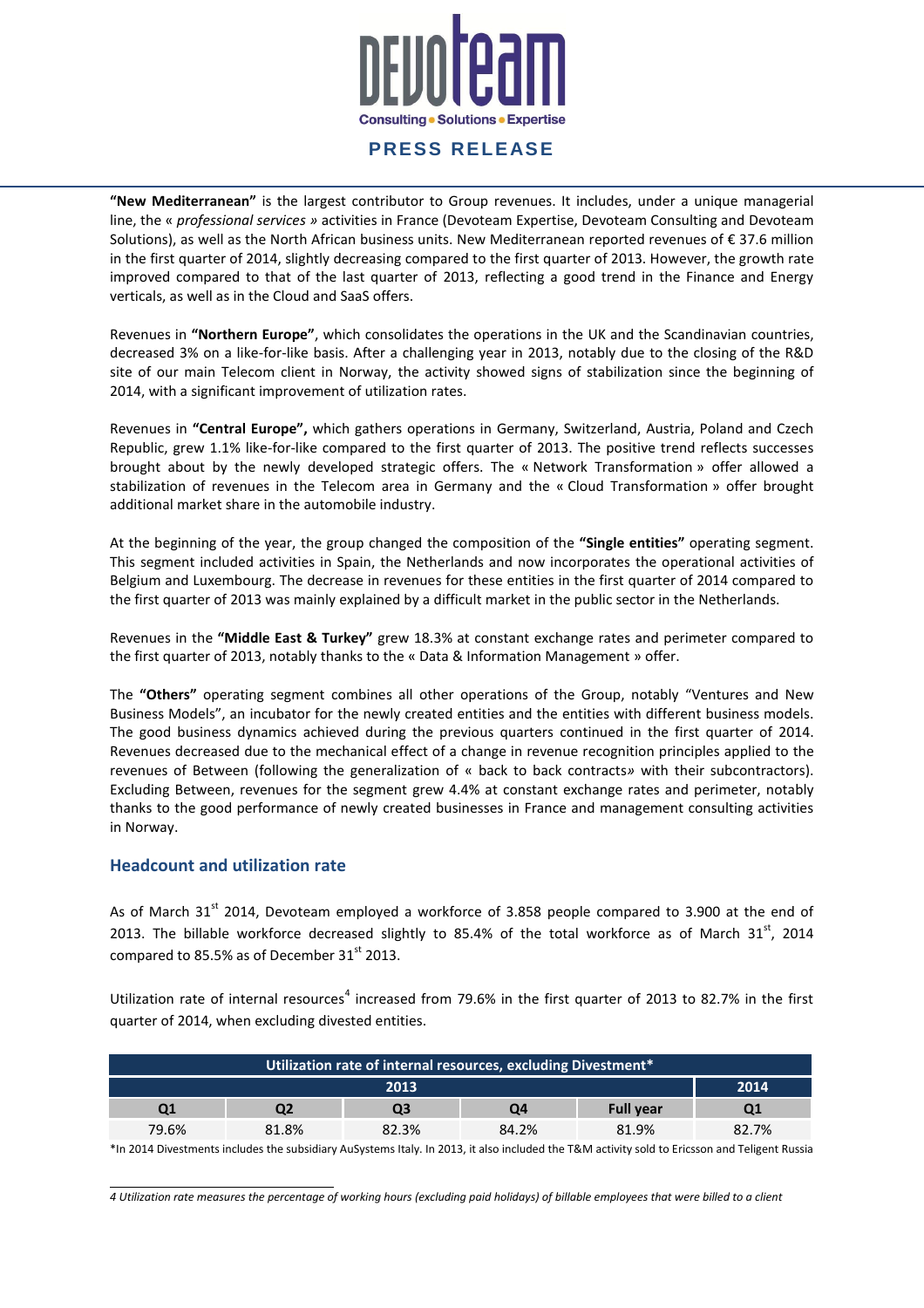

#### **Dividend**

The Management Board of Devoteam SA will propose at the next Shareholders' meeting a dividend amounting to 25 cents per share for the fiscal year 2013 compared to 10 cents per share for the fiscal year 2012.

### **2014 Outlook**

Revenues reported for the first quarter of 2014 are in line with the Group's targets for 2014 announced at the beginning of the year.

#### **2014 Financial calendar and press releases**

| Press release after market close |                   | <b>Shareholder's meeting</b> | Dividend payment |              |
|----------------------------------|-------------------|------------------------------|------------------|--------------|
| Q2                               | 03                | Q4                           |                  |              |
| $01$ -sept-14                    | $06 - n$ ov $-14$ | $02$ -mar-15                 | 20-jun-14        | $02$ -jul-14 |

# **Appendices**

| In million of euros<br><b>Unaudited figures</b> | Q1 2014 | Q1 2013 | <b>Total</b><br>Growth | <b>Organic</b><br>Growth | <b>Organic Growth</b><br>excluding<br><b>Between</b> |
|-------------------------------------------------|---------|---------|------------------------|--------------------------|------------------------------------------------------|
| <b>Consolidated revenue</b>                     | 104.1   | 125.3   | $-16.9%$               | $-3.3%$                  | $-0.7%$                                              |
| France                                          | 45.4    | 60.7    | $-25.2%$               | $-1.1%$                  | $-1.1%$                                              |
| International                                   | 58.7    | 64.6    | $-9.1%$                | $-5.4%$                  | $-0.4%$                                              |

| In million of euros<br><b>Unaudited figures</b> | Q1 2014 | Q1 2013 | <b>Growth</b> | Organic<br><b>Growth</b> | <b>Organic Growth</b><br>excluding<br><b>Between</b> |
|-------------------------------------------------|---------|---------|---------------|--------------------------|------------------------------------------------------|
| New Mediterranean                               | 37.6    | 38.0    | $-1.0%$       | $-1.0%$                  | $-1.0%$                                              |
| Northern Europe                                 | 14.6    | 15.6    | $-6.3%$       | $-3.0%$                  | $-3.0%$                                              |
| <b>Central Europe</b>                           | 11.7    | 11.6    | 0.9%          | 1.1%                     | 1.1%                                                 |
| Middle East & Turkey                            | 4.9     | 4.5     | 9.4%          | 18.3%                    | 18.3%                                                |
| Single entities                                 | 14.2    | 15.5    | $-8.5%$       | $-8.5%$                  | $-8.5%$                                              |
| <b>Others</b>                                   | 17.0    | 20.1    | $-15.3%$      | $-13.2%$                 | 4.4%                                                 |
| Divestments*                                    | 4.1     | 20.0    | n/a           | $-1.5%$                  | $-1.5%$                                              |
| <b>Total</b>                                    | 104.1   | 125.3   | $-16.9%$      | $-3.3%$                  | $-0.7%$                                              |

\* For Q1 2014 Divestments includes the subsidiary AuSystems Italy. For Q1 2013, it also included the T&M activity and Teligent Russia

#### **Pro forma information on revenue figures**

| In million of euros<br><b>Unaudited figures</b> | Q1 2013<br>published* | <b>Belgium</b> | Luxembourg | <b>Morocco</b> | <b>Others</b> | Q1 2013 pro<br>forma |
|-------------------------------------------------|-----------------------|----------------|------------|----------------|---------------|----------------------|
| New Mediterranean                               | 46.0                  | (6.1)          | (2.0)      | 0.4            | (0.3)         | 38.0                 |
| Single entities                                 | 7.5                   | 6.1            | 2.0        |                |               | 15.5                 |
| <b>Others</b>                                   | 20.1                  |                |            | (0.4)          | 0.3           | 20.1                 |

\* In the FY 2013 results press release